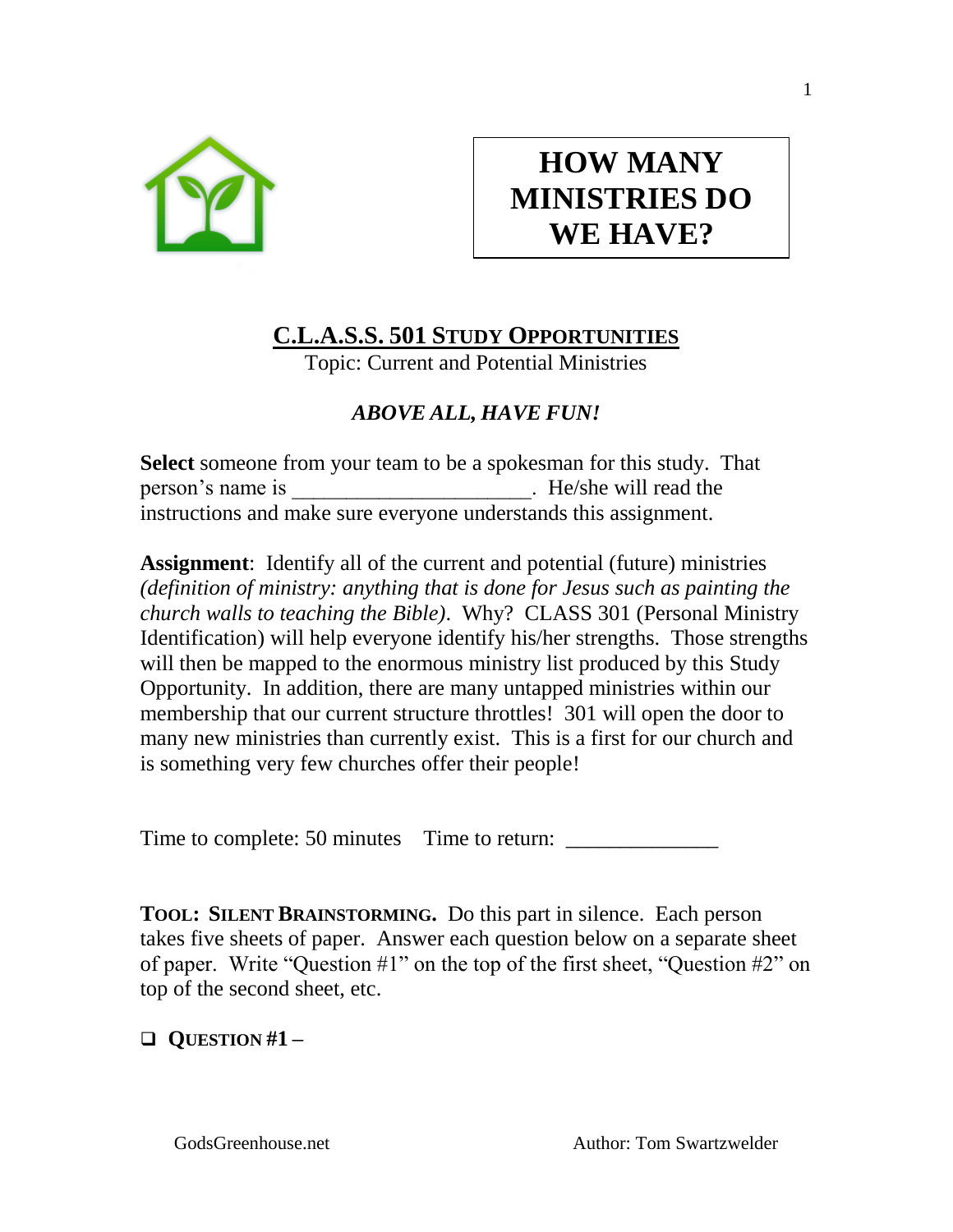- 1. Make a list (1, 2, 3) on this sheet of every ministry that you are personally involved in. (This includes everything from painting/cooking/decorating/greeting to teaching or administration. It is also possible that you may have a unique ministry at work/home/community that needs to be mentioned. Feel free to do so.)
- 2. **Please indicate the department/committee** (such as nursing home) **with each item**.
- 3. Identify all of the ministries by their required maturity level (your best guess). Indicate one of the following maturity levels:  $N = New Christian: A = Advanced Christian: M = Nature$ Christian

#### ❑ **QUESTION #2 –**

- 1. Make a list  $(1, 2, 3)$  on this sheet of every additional ministry done within every department you serve. (For example, in Question 1 you may have recorded that you sing at the nursing home. The nursing home ministry also requires a musician, music director, coordinator, speaker, what else? There are a lot of nursing home ministries when you think it through plus more that we aren't yet doing.)
- 2. **KEY**: **Please indicate the department/committee** (such as the nursing home) **with each item**.
- 3. Identify all of the ministries by their required maturity level (your best guess). Indicate one of the following maturity levels:  $N = New Christian: A = Advanced Christian: M = Nature$ Christian

### ❑ **QUESTION #3 –**

- 1. Make a list (1, 2, 3) on this sheet of every ministry that you would like to do or have thought about doing if you could be guaranteed success, time, energy, finances, etc.
- 2. **KEY**: **Please indicate the department/committee** (an existing or new one) **with each item**.
- 3. Identify all of the ministries by their required maturity level (your best guess). Indicate one of the following maturity levels:  $N = New Christian$ ;  $A = Advanced Christian$ ;  $M = Nature$ Christian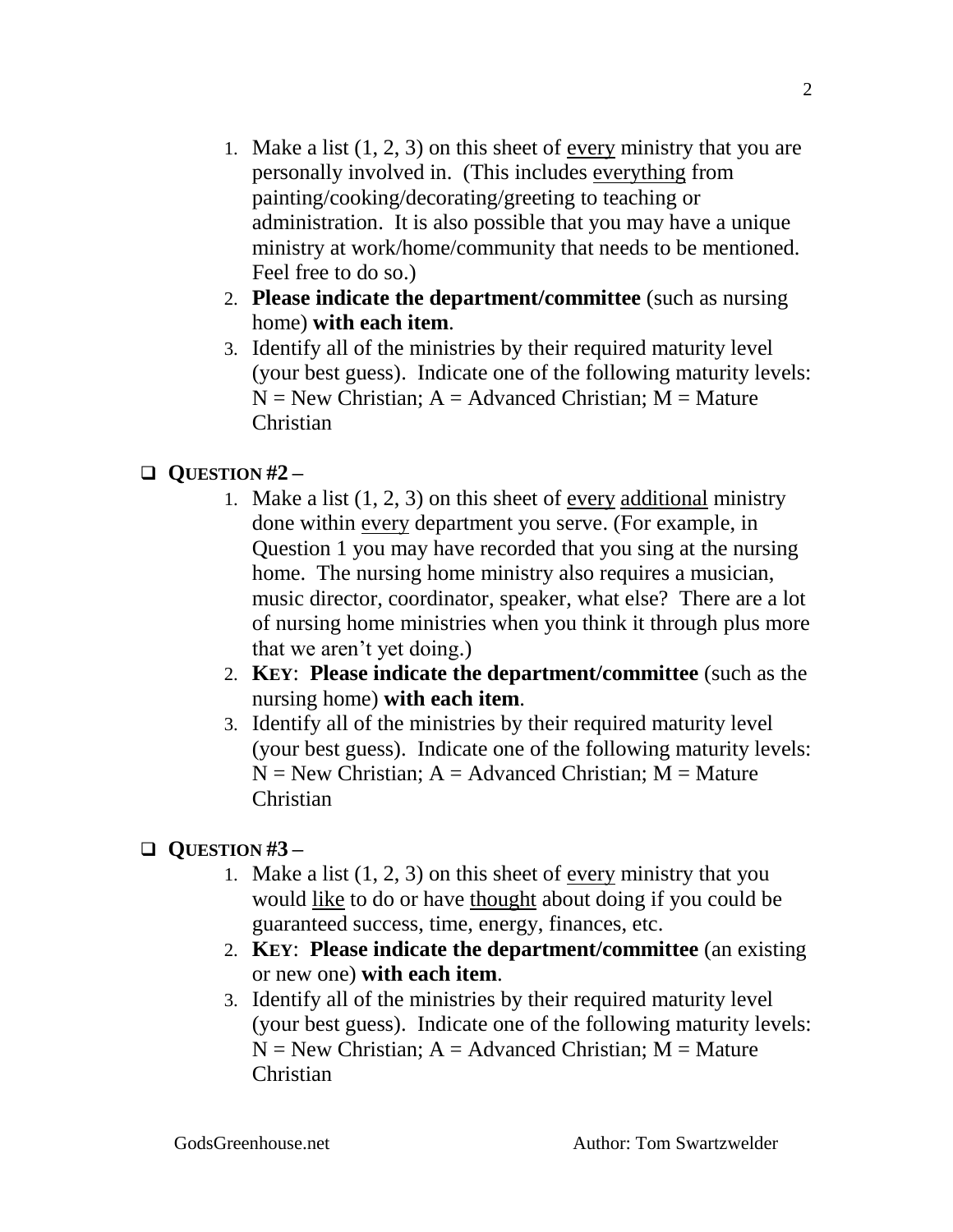#### ❑ **QUESTION #4 –**

- 1. Make a list (1, 2, 3) on this sheet of every new ministry that you or a fellow member would like to see happen (regardless of who does it) in our church.
- 2. **KEY**: **If possible, please indicate the department/committee** (an existing or new one) **with each item**.
- 3. Identify all of the ministries by their required maturity level (your best guess). Indicate one of the following maturity levels:  $N = New Christian: A = Advanced Christian: M = Nature$ Christian

#### ❑ **QUESTION #5 –**

- 1. Make a list (1, 2, 3) on this sheet of every ministry *(if not previously listed)* that our church can offer to the community outside our walls. If possible, note also the different responsibilities/roles necessary to make that ministry successful.
- 2. **KEY**: **If possible, please indicate the department/committee** (an existing or new one) **at the bottom of your post-it note**.
- 3. Identify all of the ministries by their required maturity level (your best guess). Indicate one of the following maturity levels:  $N = New Christian$ ;  $A = Advanced Christian$ ;  $M = Nature$ Christian
- ❑ **TOOL: VERBAL BRAINSTORMING.** Record these answers on the flip chart.
	- 1. Each person makes one observation about their findings in this Study Opportunity. Record the answers.
	- 2. Put the following in God's order of what happens first, second, etc.
		- ministry (items such as you listed above),
		- department (such as being assigned to a responsibility in Music or Sunday School),
		- **E** gifted or skilled person.
		- $\blacksquare$  salvation experience the person is born again.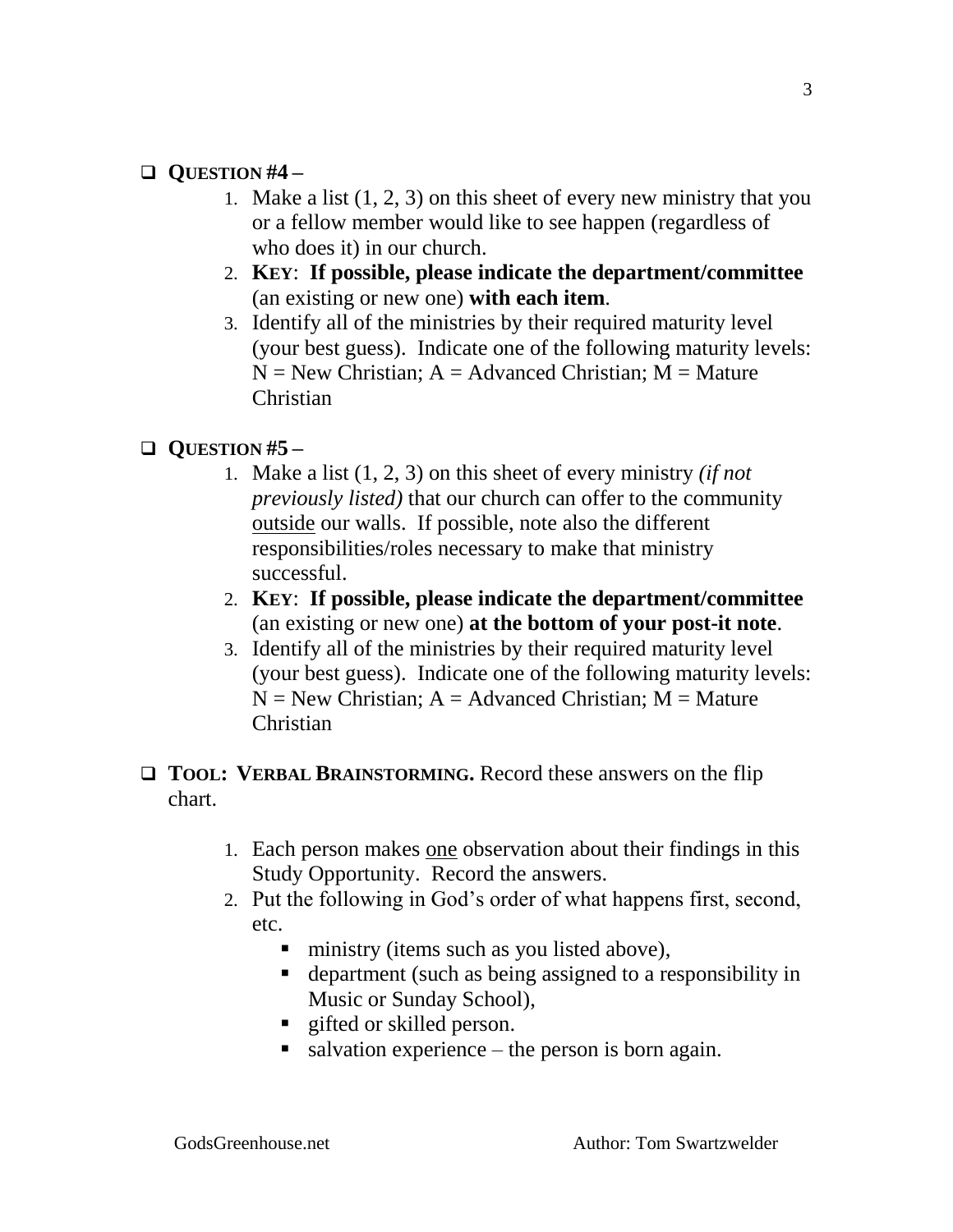- Which does God give first to our church?
- Is this how we normally think?
- 3. What was the first responsibility (ministry) each person had in God's church?

*Return to the fellowship hall and share your wisdom with us!*